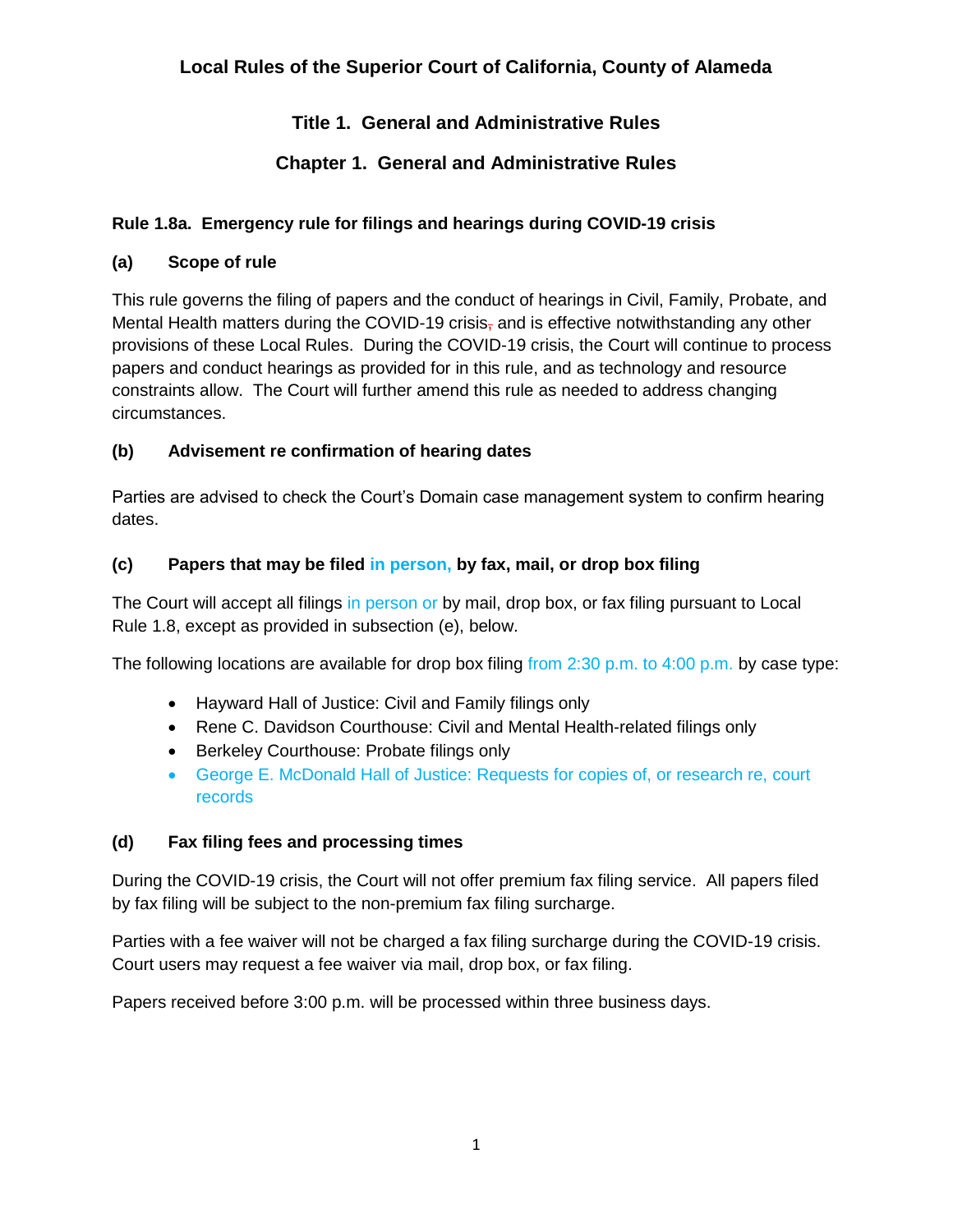### **(e) Papers that must may be filed in person or by mail or drop box only**

The following papers must may only be filed in person, by mail, or by drop box filling at the indicated court location:

• Probate letters with associated bonds and original wills and codicils may only be filed in person from  $8:30$  a.m. to  $2:30$  p.m. or by mail or  $by$  drop box (from  $2:30$  p.m. to 4:00 p.m.) at the Berkeley Courthouse.

#### **(f) Case processing**

(1) Processing of papers generally

As of the effective date of this rule, all papers will be file-stamped with the date on which they were received. However, due to the significant backlog caused by the COVID-19 crisis and limitations on Court resources, the processing of papers may be delayed. Parties and counsel should check the Domain case management system regularly to determine whether filed papers have yet been processed.

(2) Processing of appeals

Beginning Monday, June 15, 2020, any papers relating to appeals received by mail, fax filing, or e-filing between March 17, 2020, and March 31, 2020, will be processed and file-stamped with the date of June 15, 2020. Papers pertaining to appeals received by mail, fax filing, or e-filing on or after April 1, 2020, will be processed and file-stamped on a rolling basis thereafter as resources permit.

- (3) Processing of unlawful detainers
	- (A) Complaints

The Court will accept new unlawful detainer complaints for filing only where the complaint alleges that the action is not prohibited by a local ordinance.

Any such complaint must be accompanied by the following:

- (i) A declaration under oath stating specific facts showing the health and safety related necessity or other exception;
- (ii) A proposed order permitting the filing on the basis of such necessity or other exception; and
- (iii) All available contact information for all parties and counsel, including valid email addresses.

All filings will be accepted as stated in subsection (c).

Upon receipt, the Court will review the complaint, declaration, and proposed order on an ex parte basis. The Court may in its discretion hold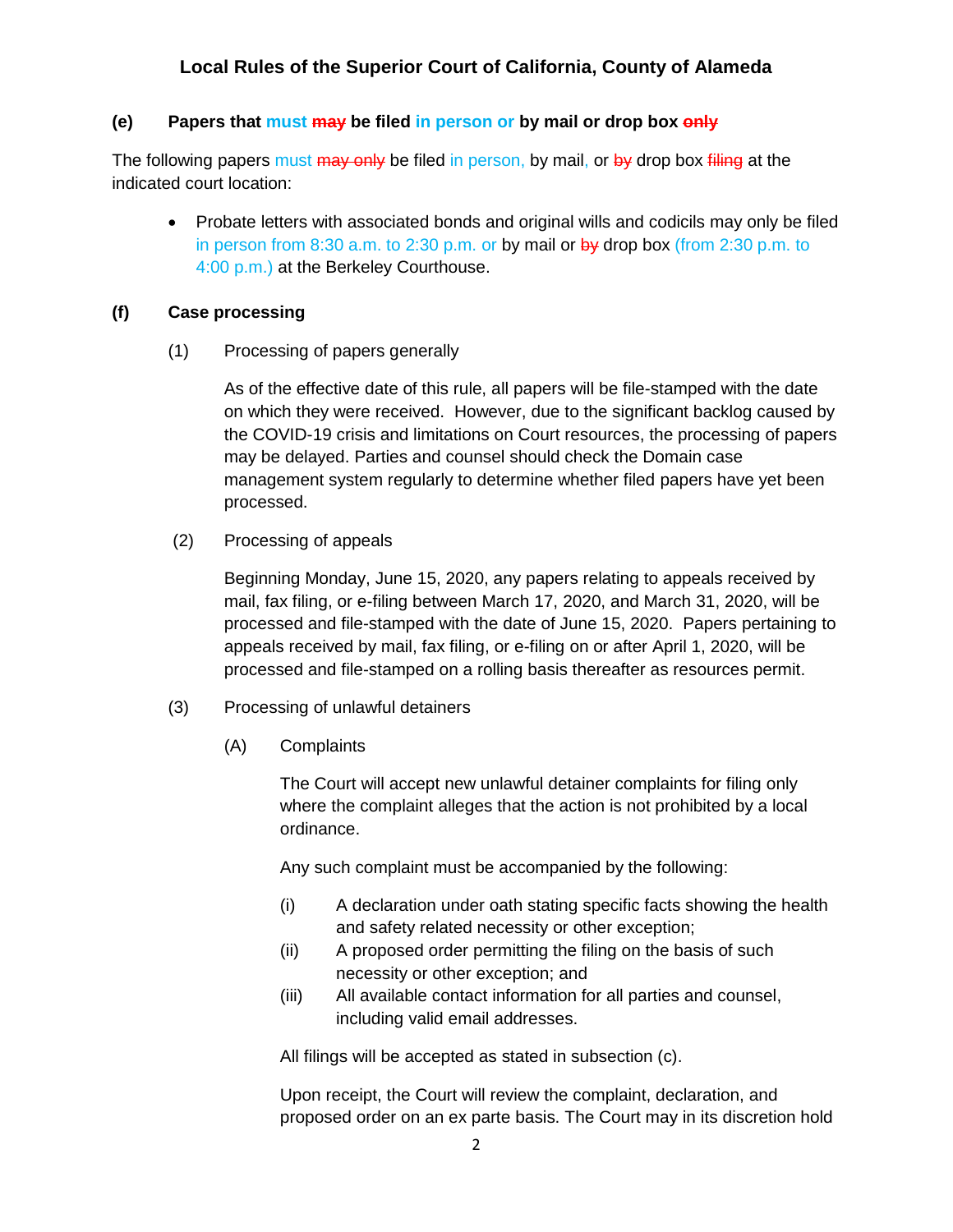a hearing or request that defendant respond before issuing a summons on a proposed complaint.

If the Court, in its discretion, finds that the action is not prohibited by a local ordinance, the Court will issue a summons, and plaintiff may then serve a copy of the summons and complaint. The action may not be served or otherwise proceed until the Court issues a summons on a proposed complaint.

Failure to comply with this subdivision may be the basis for an order imposing monetary or other sanctions as provided by law.

(B) Requests for entry of default or default judgment

The Court will accept for filing requests for entry of default or default judgment in an unlawful detainer action only where (i) the plaintiff demonstrates that the action is not prohibited by a local ordinance, and (ii) the defendant has not appeared in the action within the time provided by law, including by any applicable executive order.

Any such request for entry of default or default judgment must be accompanied by the following:

- (i) A declaration under oath stating specific facts showing the health and safety related necessity or other exception;
- (ii) A proposed order permitting the filing on the basis of such necessity or other exception; and
- (iii) All available contact information for all parties and counsel, including valid email addresses.

Upon receipt of a request for entry of default or default judgment, the Court may in its discretion hold a hearing upon notice to all parties.

(C) Requests for temporary stay of eviction

Parties may file requests for temporary stay of eviction for any judgment entered on or after July 13, 2020. In order to ensure timely consideration, any party seeking a temporary stay of eviction may send a courtesy copy of the request by email to Department 511 [\(dept511@alameda.courts.ca.gov\)](mailto:dept511@alameda.courts.ca.gov) and notify the clerk's office by telephone at the time of filing.

(D) Law and motion

Effective August 17, 2020, the Court will accept reservation requests for new motions as stated in subsection (h)(2), and ex parte requests as stated in subsection (h)(3), below. Parties may file pleadings or other documents in any pending case. The Court will set pending motions for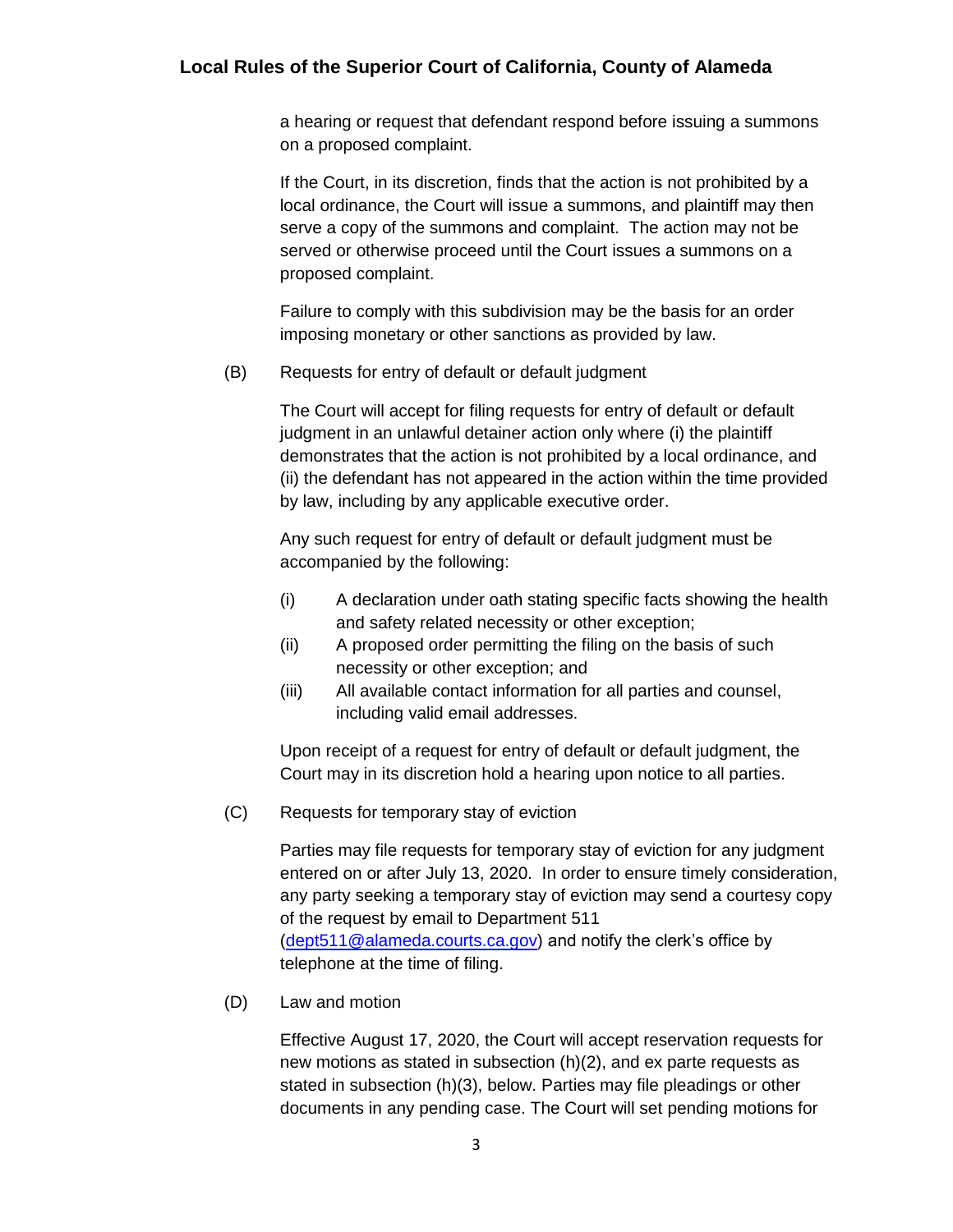remote hearings or continue the hearing date on a case-by-case basis. The Court will notify the parties whether the motion is set for remote hearing or has been continued. The Court will enter judgment in an unlawful detainer action that will result in eviction only where it is established that the action is subject to any exception to any moratoria in the Alameda County Ordinance Code or applicable local ordinance.

(E) Mandatory Settlement Conferences and requests to set for trial

The Court will conduct all Mandatory Settlement Conferences (MSCs) remotely. Parties may request an MSC by stipulation or ex parte application. The Court may continue any MSC, court trial, or jury trial. The Court will accept for filing Requests and Counter-Requests to Set for Trial in all pending cases.

(F) Stay on writs of possession

Execution of any writ of possession for real property issued before July 13, 2020, is hereby stayed up to and through September 30 June 30, 2021, and no payment of undertaking for this period shall be owed by any defendant, consistent with the Court's exercise of discretion under Code of Civil Procedure 918.

## **(g) Return of file-endorsed copies of papers filed by mail or drop box**

Filers may obtain file-endorsed copies of papers that are filed by mail or drop box in the following ways:

- Processed papers will be returned by mail to all filers who include a postagepaid, self-addressed envelope with their filings.
- Where permitted under rule 2.503 of the California Rules of Court, pProcessed papers will be available online through the Court's DomainWeb portal at https://publicrecords.alameda.courts.ca.gov/prs.
- Otherwise, filers may return to the courthouse at which the papers were filed to pick up file-endorsed copies in person.

## **(h) Reservation requests**

Until such time as this rule is further amended or repealed, the Court will only accept reservation requests as specified herein.

(1) Reservation requests prior to March 17, 2020

If a reservation was made for a motion and the reservation date fell within the public closure period and has already passed as of May 4, 2020, the requesting party should email the department clerk and request a new reservation number.

(2) Reservation requests after March 17, 2020